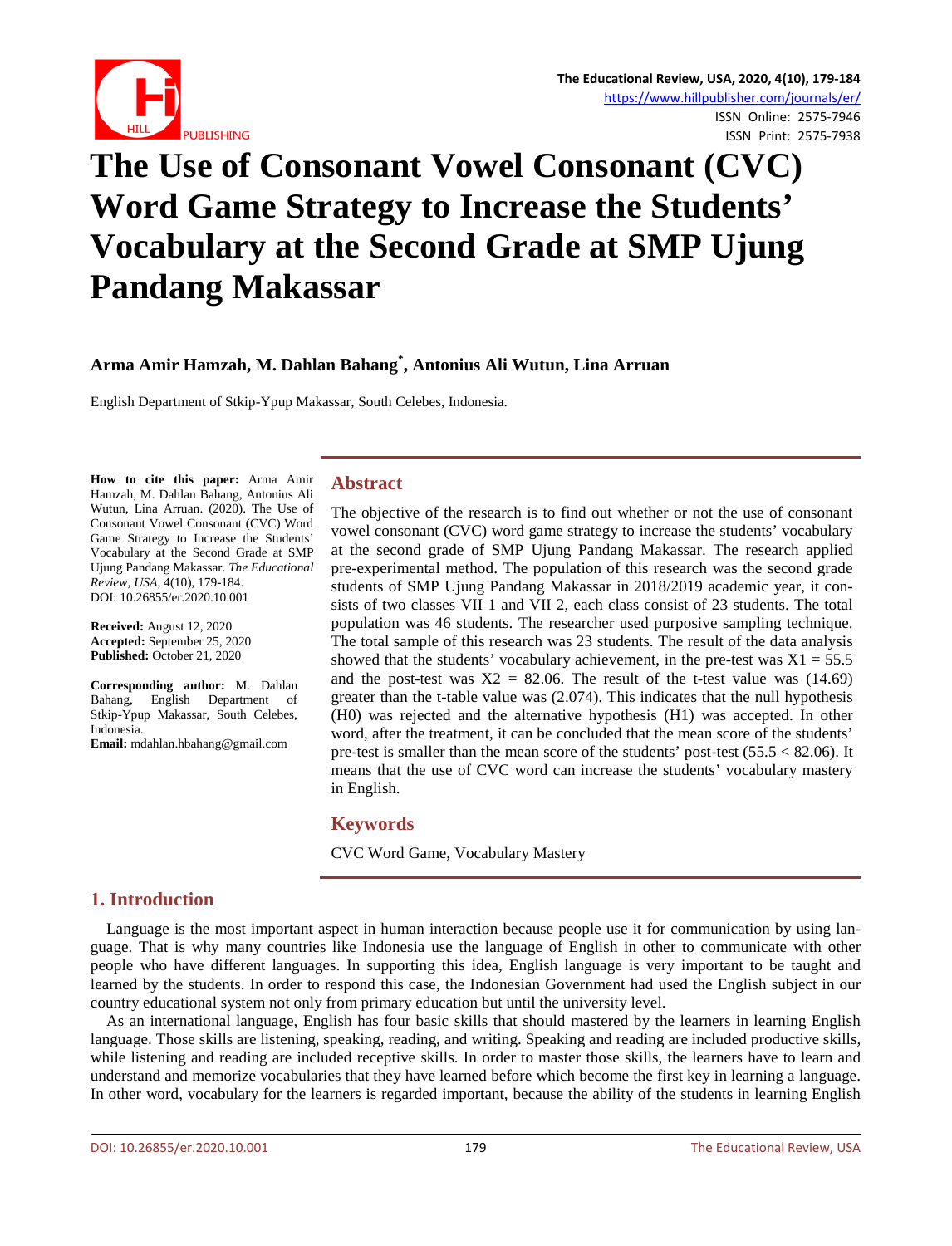is determined by the vocabulary that they have learned before. Through vocabulary, the students can communicate with their ideas, feeling, emotion and desire. It is sometimes smart students must stop their speaking because of lacking of vocabulary mastery. It is nonsense or very difficult for someone to express his or her ideas in English to other people without vocabulary.

Learning language as a foreign language seems easy but there are some problems that faced by the students to learn vocabulary such as feel fear, lack interest in learning and they faced difficult to remember the words (Rabbani, 2016). In generally, the problem faced by the students particularly in Junior High School at SMP Ujung Pandang Makassar. It is caused by some factors like the strategy in teaching is not interesting, the students are not given opportunity to explore their ideas and they are not involve themselves in learning process actively, they students were boring to follow the teaching and learning process. By seeing those problems then the researcher tried to use game as a teaching method which seemed they students were interested in learning English by using game instead of conventional learning. As Jones and Laura in Kuling (2010) stated that game is an interesting activity for the students. They students can learn while they are playing with their friends. It can guide the students in communicating efficiently and properly with their peer. Beside that it can be very helpful for the teacher of foreign language in a number of ways, it can brighten up the class and bring more variety into the language lesson particularly in teaching vocabulary. Finally, this method is expected to attract the students to learn English vocabulary.

There are many techniques that can help the students to enlarge and increasing their vocabulary. That is why the researcher would apply one good technique in teaching English vocabulary. One of the techniques is a game called CVC word game.

Based on the explanation above, it can be concluded that the teacher would find the suitable technique in teaching vocabulary. A game is one technique that can be used in teaching vocabulary for the students. In other word, the researcher was attracted to conduct a research entitled "The use of CVC Game Strategy in increasing the Students' Vocabulary at The Second Year of SMP Ujung Pandang Makassar".

## **2. Problem Statement**

The problem statement of this research is "Does the Use of VCV Word Game Strategy Increase the Students' Vocabulary at the Second Year of SMP Ujung Pandang Makassar?"

While the objective of the research was to find out whether or not CVC Game can increase the students' Vocabulary at the second year of SMP Ujung Pandang Makassar?

Referring to the research problem, the result of the study hopefully can give a useful contribution and information for the teacher and other researcher. Particularly, it is expected that this strategy can be used in teaching English vocabulary in order o increase the students' vocabulary mastery.

The scope of this research focused in teaching vocabulary by using CVC Game Strategy for the second year Students of SMP Ujung Pandang Makassar. The research was limited in measuring the students' noun and verb.

#### **3. Review of Related Literature**

This part deals with the previous related studies, theories or concept related to the thesis' topic, resume, conceptual framework and hypothesis of the research.

#### **3.1 Previous Related Findings**

Dami (2013) in his research said that by using the effect of five states word exercise in teaching and learning vocabularies make the students easily to understand and memorize them. Fonirin (2012) conducted a research by using scrabble word game found that the students was effective to increase their English vocabulary, can encourage the students' ability in learning vocabulary, make the students active and enjoying the learning process. Jeramah (2011) said in her finding that the use of word snake game can increase the students' vocabulary mastery in her research. It is proved that the result of post-test is greater than pre-test  $(6.4 > 7.4)$ . While Kuling (2010) in her research found out the use of bingo game can improve the students' vocabulary and motivate the students' interest in learning English. According to Herrel in Himawanto (2015), stated that there are different types of vocabulary namely: 1. Reading Vocabulary; 2. Listening Vocabulary; 3. Writing Vocabulary; and 4. Speaking Vocabulary.

Visual aids are things that you can look at, such as a film, model, map or slides to help you something or to remember easy vocabularies (Collins Dictionary: 2019). While according to Arsyad in Hanapi (2016) said that there are three kinds of media that can use to teach and learn vocabulary easily such as visual media, audio media and audio visual media. Sangadah (2015) in her research said that the students' vocabulary mastery can be improved by using visual traf-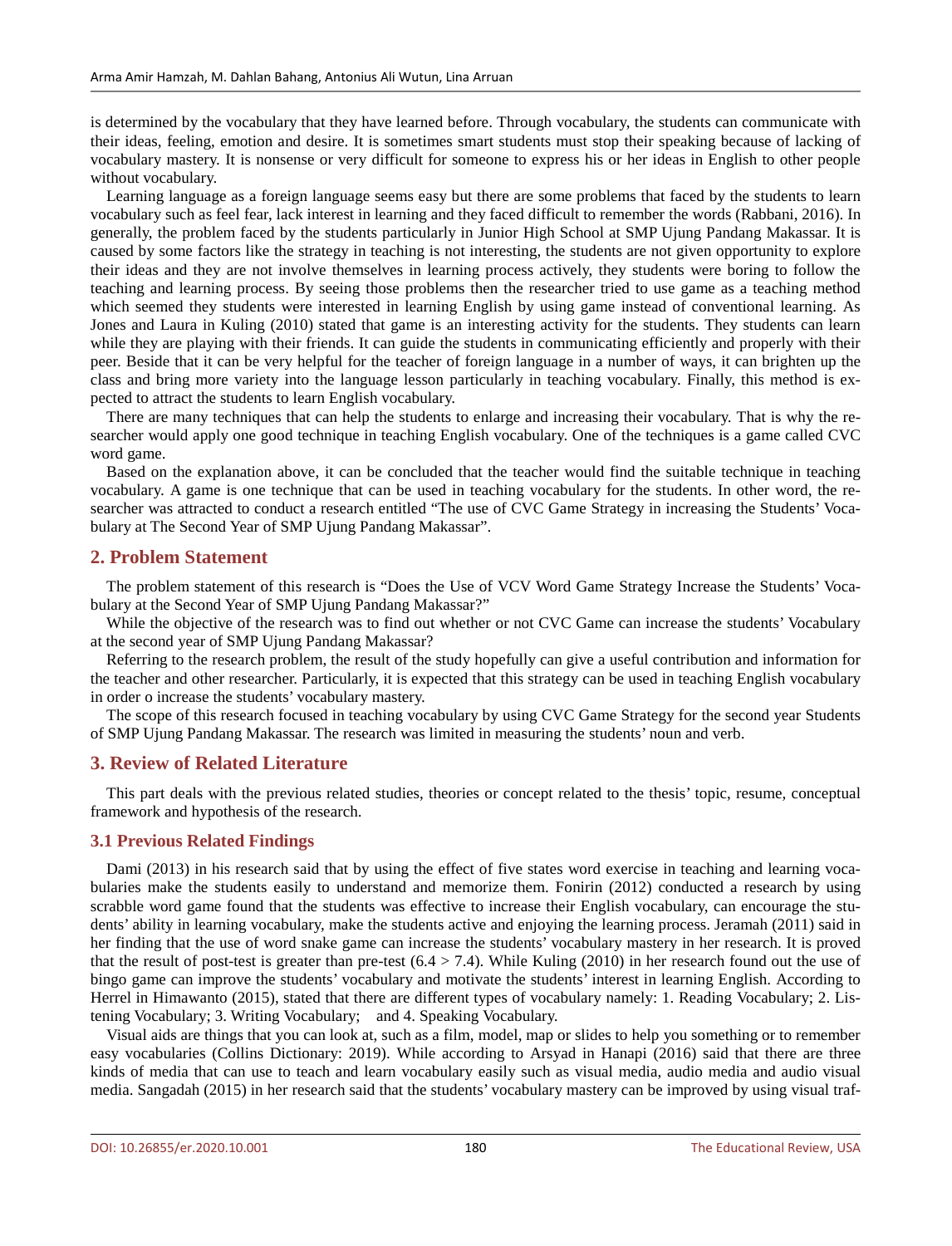fic sign. She found out that there was a significant difference before and after the using of visual traffic sign in learning vocabulary.

#### **3.2 Some Pertinent Ideas**

Richards and Renandya (2002) define that vocabulary is a core component of language proficiency and provides much of the basis for how well learners speak, listen, read and write. Without an extensive vocabulary and strategies for acquiring new vocabulary, learners are often achieve less than their potential and may be discouraged from making use of the language learning opportunities around them such as listening to the radio, listening to native speakers, using the language in different contexts, reading or watching television. Hatch and Brown (1995) indicated vocabulary is central to language and is of great significance to language learners. Words are the building blocks of a language since they label objects, actions, ideas without which people cannot convey the intended meaning.

Every person must have vocabulary for communicating with others, it is very significant element of language, and by using vocabulary he/she can express their ideas. Even though, vocabulary does not always affect in the fluency of language. There are some English aspects that must be known and mastered by learners, such as grammar, pronunciation, diction and so on. But vocabulary still becomes requirement for mastering a language. While in Webster English Advanced Dictionary in Fonin (2012) concluded that the definition of vocabulary such as: 1) the stock of words used by particular people, class, person and a number of occupation and profession; 2) a list of word collection/language phrase, branch of science; 3) the word of language; and 4) any collection of sign of symbol constituting means/a system or on verbal communication.

After looking at the definition above, the researcher concluded that vocabulary is the meaning of the words of the English language in broadest sense used not only in speaking but also in reading, writing and listening. The meaning of the vocabulary is total number of words and it is used by a person that has meaning and function.

Regarding to the important of vocabulary expansion is the students' studies, the English teachers should know some effective ways to teach vocabulary. The students should be active and should participate in every exercise during class hour. Lewis and Hill (1990) point out the ways of explaining new vocabulary and helping to fix it in students' mind such as: 1) Demonstrate. The demonstration both helps to make the meaning clearer, and helps to fix the word in the students' mind; 2) Use the real thing. Teachers become so pre-occupied with teaching that sometimes they explain, or even draw on the blackboard things which are immediately available in the room. Sometimes the explanation is more complicated than pointing; 3) Draw or sketch. Teacher do not to be an artist to make simple sketches which illustrate meaning, particularly if they bear in mind the advice given above about teaching contrast rather than meaning itself; 4) Use the blackboard to show scales or grades. The use of scales can help the students get the point. Words like cool orange (color) or probably maybe explained by presenting them with group or related words; 5) Antonyms. It is easy to give the wrong impression by, for example equating little and small. Students should train to looking for the new one that makes them a struggle to get it; 6) Synonyms. Sometimes it is helpful particularly with relatively important word or passive vocabulary to provide a quick synonym explanation; 7) The dictionary. One technique for explaining these which teacher too frequently overlook is asking the class whether anybody knows the word, individual students to learn things outside the classroom, and if not, asking one or more students to look the word up in a dictionary; 8) Verbal explanation. Some language items are best explained by using in a variety of context, with the teacher commenting on the use. It is important with such explanation to use more than one context to avoid any incidental features of that particular context; and (9) Translation. Although some teachers over use this technique, it is equally true that the others under use it. Some students it is seen as boring and traditional. For some words, however the only sensible ways to explain is by translation.

The concept of CVC word game strategy according to Roach (1987), the words vowel and consonant are very familiar one. Vowels are sound in which there is no obstruction to the flow of air as it passes from the larynx to the lip, while consonant are sounds in which no doubt that sounds like s and d, but the consonant found at the beginning of word such as y(yes) and w (wet). They are called semivowels by many writers. The most important thing to remember about these phonemes is that they are phonetically like vowels but phonologically like consonants.

CVC word game strategy is a word containing consonant, then a vowel, then a final consonant. Consonants are all the non-vowel sounds, or their corresponding letters: A, E, I, O, U and sometimes Y are not consonant. A vowel is a letter of the alphabet (a, e, I, u, o and sometimes y) that represents a speech sound created by the relatively free passage of breadth through the larynx and oral cavity. For example cat, C and T are consonants and A is vowel. Means the letter of y is a consonant when it is the first letter of a syllable that has more than one letters, and the letter y is a vowel when it is anywhere else in the syllable. For example, y as a consonant such words yes and yam, and y as a vowel gym. (http://boggleworddesl.com).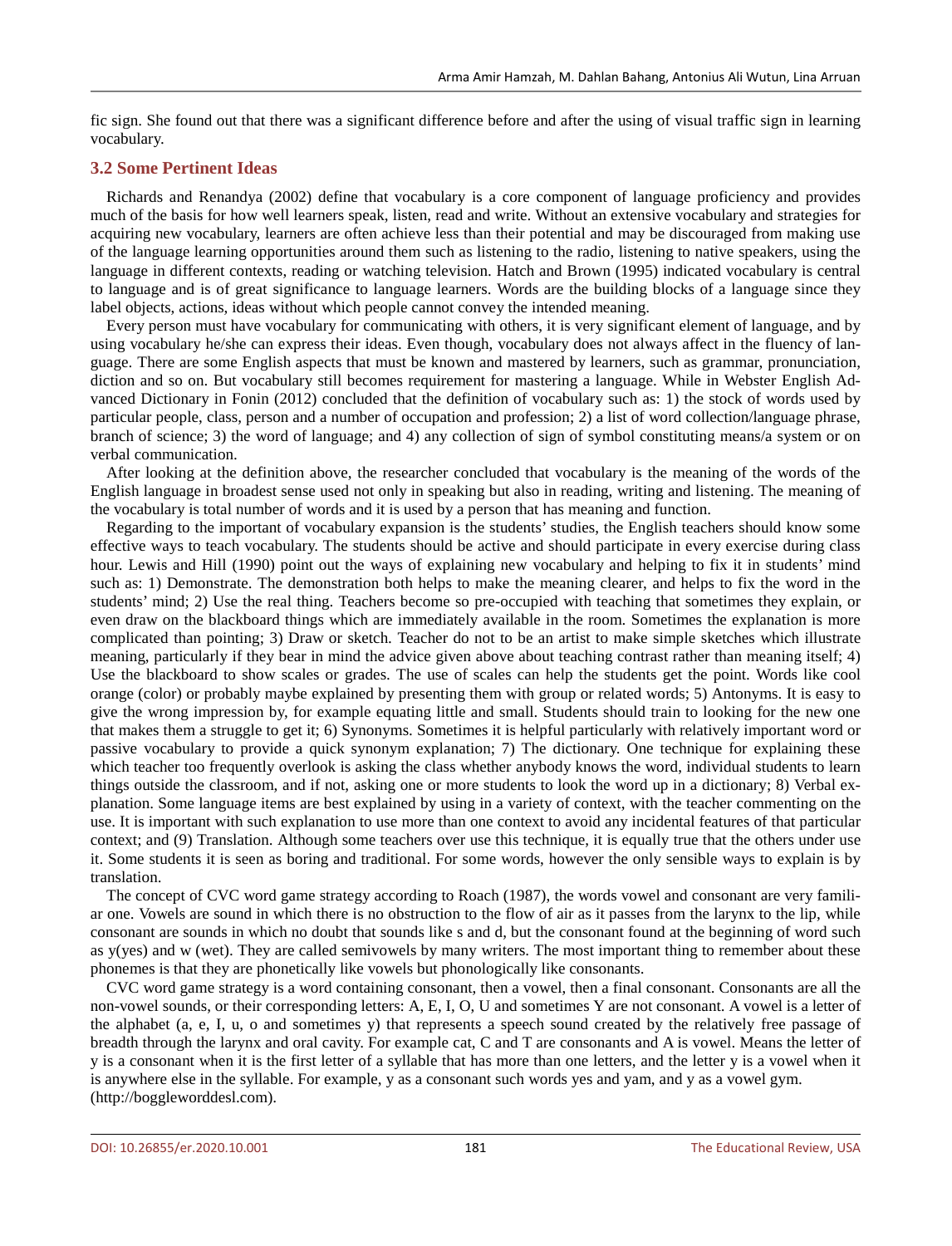CVC words game consist of three letters involved and these three letters pose a significant part in terms of helping student learn more words after the standard alphabet. For example of CVC words are: bag, fan, cab, fat, hen, do, log, gum, and etc.

There are some stages in playing CVC word game, they are: a). the researcher divides the students into five groups, one group consist of four or five students; b). the researcher ask the students about vowel and consonant; c). the researcher explains about CVC word game to the students and the researcher shows the worksheet of CVC word game; d). the researcher divides the worksheet that has been prepared; e) the researcher explains how to work the test; f) the researcher gives time for the students for 60 minutes; g) after that the students who are more quickly did the correct answer will be the winner; and h) the students give applause to the winner.

## **4. Method of the Research**

In this research, the researcher used pre-experimental method which has three steps namely pre-test, treatment and post-test. There was only one class.

This researcher applied pre-experimental design with one group pre-test and post-test. This design involved one group pre-test (oi), treatment  $(X)$  and post-test (o2). The systematic design of this research is presented as follows:

| . . | _test<br>DπΩ<br>ີ<br>. |  | <u>тт</u><br><b>Search</b><br>∩ല<br>. | -- | -tect<br>P∩et.<br>icsi<br>. |
|-----|------------------------|--|---------------------------------------|----|-----------------------------|
|     |                        |  |                                       |    |                             |

Ol---------------------- X------------------ ------------o2

Where:

 $O1$  = the result of the students' pre-test

 $X =$  the treatment

 $O2$  = the result of the students' post-test

There were two variables in this research namely: independent and dependent variables. Independent variable was the use of CVC word game strategy in teaching vocabulary and dependent variable was the students' vocabulary mastery.

The population of this research was the second grade students of SMP Ujung Pandang Makassar in 2018/2019 academic year. It consisted of two classes VII 1 and VII 2, each class consisted of 23 students. The total population was 46 students.

The researcher applied purpose sampling technique. The researcher took VII 1 which the total sample was 23 students. This was chosen by the researcher because the students' vocabulary mastery was very low.

In collecting the data, the researcher used objective test which consisted of 30 items. This test was done in order to know the students' vocabulary mastery in pre-test and post-test. The pre-test was intended to find the students' prior knowledge of English vocabulary while post-test was intended to find the students' vocabulary mastery after the treatment by using CVC word game strategy.

To collect the data, the researcher used three steps namely

- 1. Pre-test. The pre-test was given just to find out the students' prior knowledge of vocabulary before the treatment by using CVC word game strategy.
- 2. Treatment. The treatment was done for four meeting by using CVC word game strategy in teaching vocabulary. Each meeting took 90 minutes.
- 3. Post-test. After given treatment the researcher provided post-test to find out the students' result after treatment.

## **4. Finding and Discussion**

This par deals with the finding of the research and the discussion of the findings. The findings are ordered in line with the problem statement stated in the introduction part. In discussion part, arguments and further interpretation of the findings are given.

The findings of the research dealing with the students' scores of the research activities such as pre-test and post-test, the frequency and the rate percentage of the students' score, the main score, standard deviation of pre-test and post-test, t-test value and hypothesis testing.

The result of the students pre-test was very low. It can be seen that 1 student got 0 result classified as poor, 1 student got 36.6 classified as poor, 1 student got 46.6 classified as poor, 5 students got 50 classified as poor, 3 students got 55 classified as fair, 1 student got 58.3 classified as fair, 2 students got 60.5 classified as fair, 5 students got 63.3 classified as fair and 3 students who got 65.3 classified as fair.

The result of pre-test of the second grade students of SMP Ujung Pandang Makassaar showed that the total scores was 1,276 from the total number of 23 students. From this result, it could concluded that the students were very low in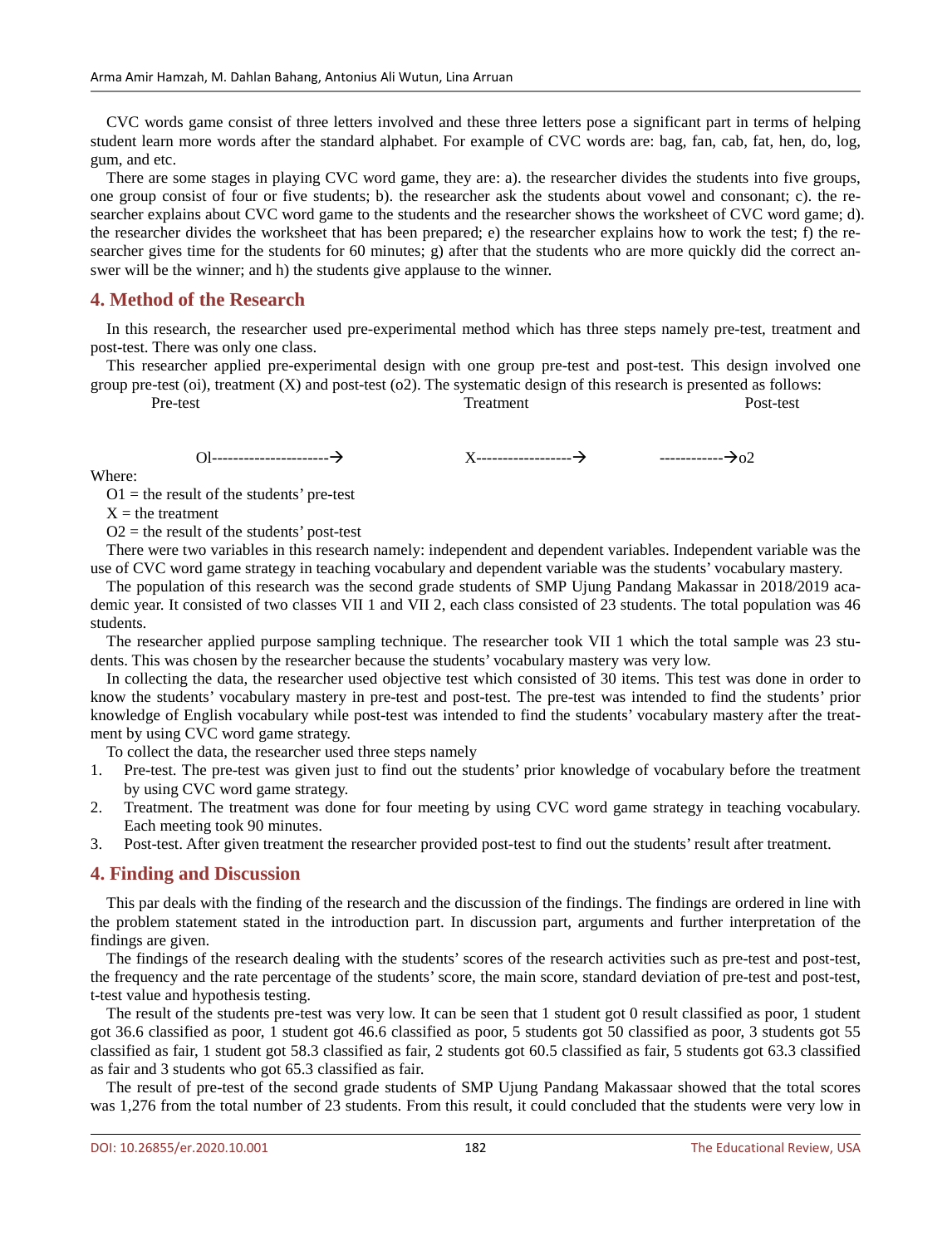answering their vocabulary test. In this case, the result of the students' vocabulary mastery was very low.

After giving treatment by using the VCV Word Game Strategy the researcher found out that the strategy was effective in improving the students' mastery of vocabulary by giving post-test. In the post-test, the researcher found out that many of the students were able and easy in answering the question given. They were enthusiasm to do the test and it seemed of the expression on the students' faces when doing the test. Besides that they did the test so fast and collected their worksheet before the time finish.

After the post-test, the researcher found out the result of the test was better than when comparing before and after using the CVC word strategy. After tabulating the post-test, the researcher found that there was 1 student got 70 which was classified as fairly good, one student got 71.6 which was classified as fairly good, one student got 73.3 which was classified as fairly good, 2 students got 75 which was classified as fairly good, 4 students got 80 which was classified as good, 2 students got 83.3 which was classified as good, 2 students got 85 which classified as good, 1 student got 86.5 which was classified as very good, 5 students got 88.3 which was classified as very good, 2 students got 91.6 which was classified as very good and got 93.3 which was classified as very good.

After concluding the result between pre-test and post-test, it showed that there was a significant difference of the total scores of pre-test (1,276) and post-test was (1,887.6).

Based on the data elaborate above, it was considered that there was a significant difference of the students' vocabulary mastery before and after doing the treatment. It means that the use of CVC word game strategy in learning vocabulary was suitable because it could increase the students' vocabulary of the second grade students of SMP Ujung Pandang Makassar.

## **5. Conclusion and Suggestion**

This chapter deals with the conclusion and suggestion of the research.

This strategy was successfully in increasing the students' vocabulary by using CVC word game strategy. The implementation of CVC word game strategy provided the students opportunities to answer the questions, to dramatize and style of recitation materials given during the teaching and learning process of vocabulary. It is expected that the teacher can apply this strategy in their vocabulary subjects since the students are happy in doing their tasks and answering the questions.

Based on the result of the data analysis, research findings and discussion in the previous chapter the researcher formulates a conclusion as follow:

The use of CVC word game strategy as treatment of the research was applied in teaching vocabulary. The students' vocabulary in pre-test was 55.5 score which could be categorized as fair, while on the students' vocabulary was increase in post-test was 82.06 which could be categorized as good. Based on the data of analysis in pre-test and post-test above showed that none of the students got excellent in the test.

The application of treatment by using CVC word game strategy in teaching and learning vocabulary could increase the students' achievement from 55.2 to 82.5 scores. It means that the treatment has increased the achievement of the students' post-test.

In relation to the conclusion above, the researcher formulates some suggestions below.

- 1. The researcher suggests for the English teachers to use CVC word game in teaching and learning process particularly in teaching vocabulary.
- 2. It is suggested that the English teachers should be creative in encouraging the students' motivation and interest through active learning to increase the students' vocabulary.
- 3. The teachers should be creative to manage materials and techniques for teaching vocabulary to the students for example by using CVC word game.
- 4. The English teachers should pay more attention to the students who had not participated in learning activity and always encourage them to take part in learning.
- 5. The teachers are expected to increase the intensity of using games.
- 6. It is also suggested that the English teachers should create exciting atmosphere in order to motivate the students in the classroom activities and get fun.

## **References**

Dami, Herbinus. (2013). The Effect of Using Five Stages Word in Building the Students Vocabulary of the Tenth Grade Students at SMA Kristen Kandosapata Makassar. Thesis STKIP-YPUP Makassar.

Dawson, Collin. (1985). Teaching as a Foreign Language. Hong Kong. Collins, W. (n.d). Collins Dictionary. Retrieved November 11,